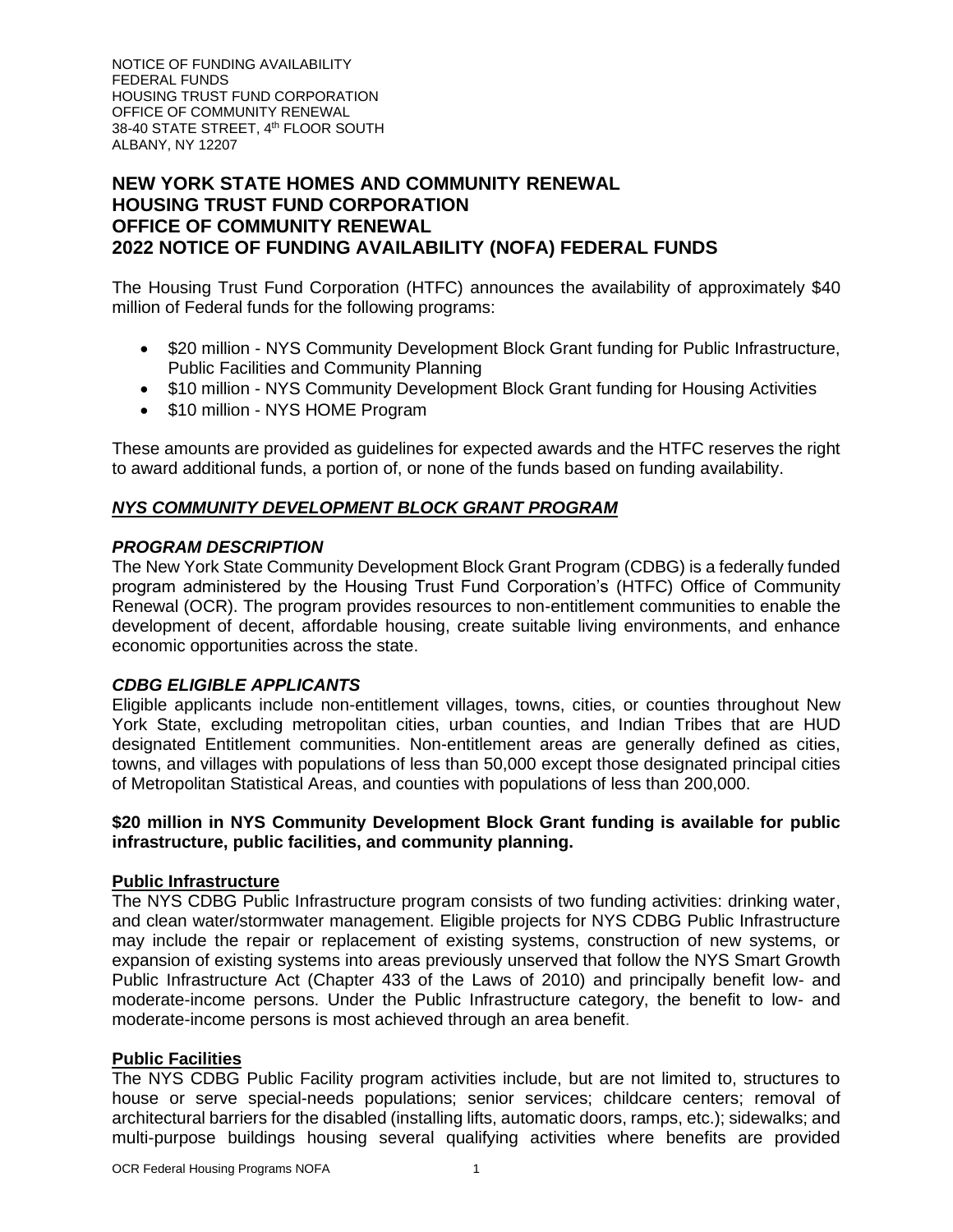principally to low-and moderate-income persons. Removal of architectural barriers is not eligible in new construction. Under the Public Facilities category, the benefit to low- and moderate-income persons is achieved most through a presumed benefit, which is applicable for seniors, the severely disabled, or abused children. National Objective compliance for public facilities can also be met through the Low/Mod Area (LMA) benefit.

# **Community Planning**

The NYS CDBG Planning program consists of two activities: Community Needs Assessments and Preliminary Engineering Reports. Any planning proposal must address an activity that at application and upon implementation, meets at least one of two national objectives under the CDBG program. That is, it must be shown that either 1) at least 51% of the persons who would benefit from implementation of the plan are low- and moderate- income persons, or 2) the plan addresses a slum or blighted area in the community.

### *2022 MAXIMUM FUNDING LIMITS CDBG Infrastructure, Facilities, and Planning Activities*

| <b>Public Infrastructure</b>                                    | <b>Maximum</b> |
|-----------------------------------------------------------------|----------------|
| Counties, Towns, Cities or Villages                             | \$1,000,000    |
| *With NYS Co-Funding Initiative                                 | \$1,250,000    |
| Joint Applicants                                                | \$1,500,000    |
| *Joint w/Co-Funding Initiative                                  | \$1,750,000    |
| <b>Public Facilities</b><br>Counties, Towns, Cities or Villages | 300,000        |
| <b>Planning</b><br>Counties, Towns, Cities or Villages          | 50.000         |

Preference may be given to applicants pursuing multiple sources of funds to cover increased project costs and ensure a greater number of program participants. Other funding sources to be leveraged must be relevant to the proposed application and their proposed use documented, along with proof that funds are available and committed at the time of application. Documentation of a pending application to another HCR program is also acceptable.

## *APPLICATION FOR FUNDING*

The 2022 Application for CDBG Infrastructure, Facilities and Planning Activities will be available on th[e NYS Consolidated Planning Application](https://apps.cio.ny.gov/apps/cfa/) (CFA). All application forms and program guidance will be available on the [NYS Homes and Community Renewal website,](https://hcr.ny.gov/community-development-block-grant) under Funding Opportunities on **Monday, May 2, 2022. Applications are due no later than 4:00 pm Friday, July 29, 2022.** Applications must be submitted using the Consolidated Funding Application (CFA).

### **\$10 million in NYS Community Development Block Grant funding is available for housing activities.**

## **CDBG Housing Activities**

CDBG funds are available for housing activities including housing rehabilitation, manufactured housing replacement, homebuyer down payment assistance, well and septic replacement, and lateral connection assistance that primarily benefit low- and moderate-income persons.

# *2022 MAXIMUM FUNDING LIMITS*

## *CDBG Housing Activities*

*Housing Rehabilitation, Homebuyer Down Payment, Wells-Septic and Laterals Towns, Cities and Villages: \$ 500,000 Counties: \$1,000,000*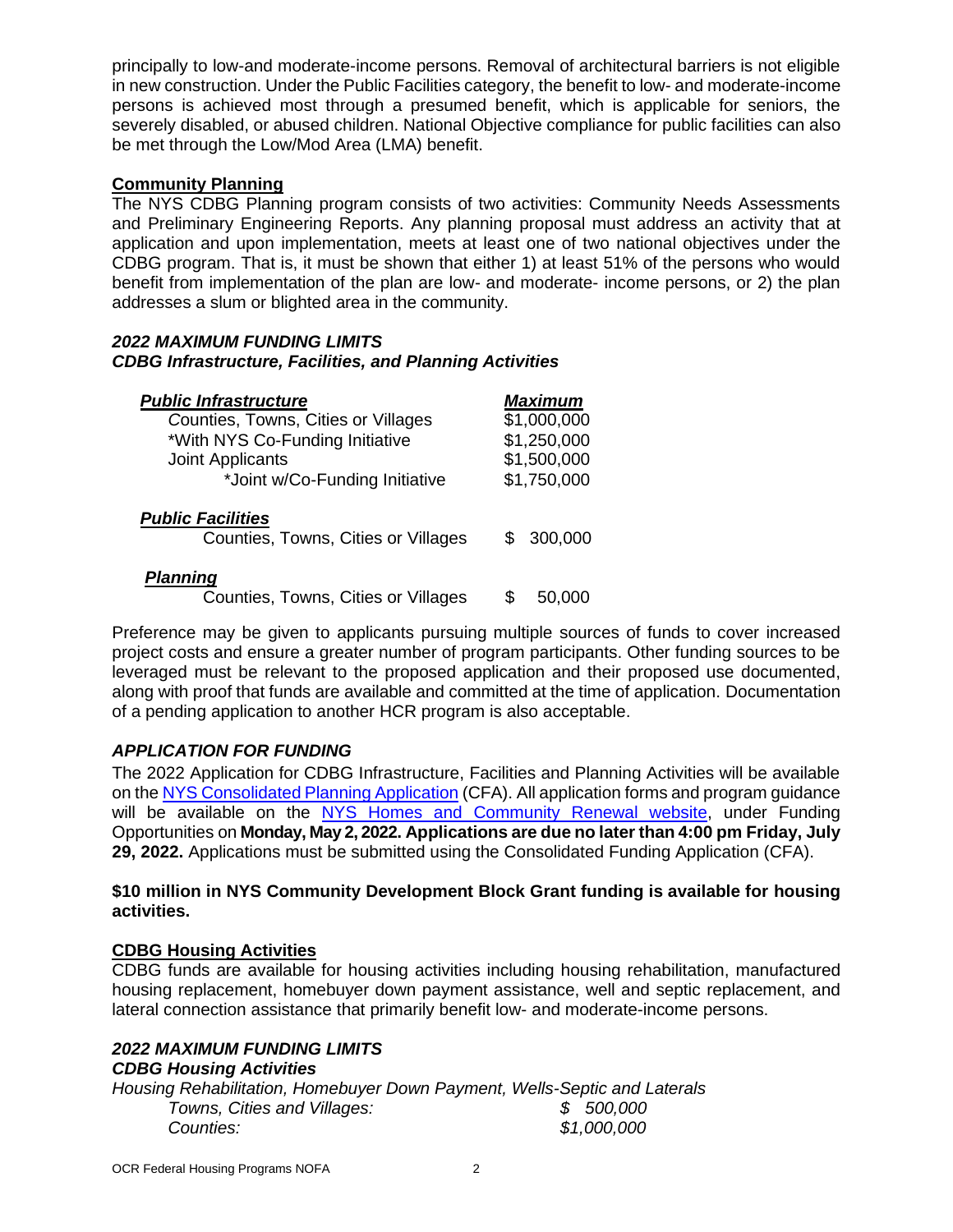Manufactured Housing Replacement *Towns, Cities and Villages: \$ 750,000 Counties: \$1,500,000*

Preference may be given to applicants pursuing multiple sources of funds to cover increased project costs and ensure a greater number of program participants. Other funding sources to be leveraged must be relevant to the proposed application and their proposed use documented along with proof that funds are available and committed at the time of application. Documentation of a pending application to another HCR program is also acceptable.

# *APPLICATION FOR FUNDING*

Application materials for the 2022 CDBG Housing Activities will be available on the NYS Homes and Community Renewal website, [https://hcr.ny.gov/,](https://hcr.ny.gov/) by **Wednesday, May 11, 2022**. Applications for CDBG Housing Activities will be accepted until **4:00 pm Friday, August 26, 2022**. Applications must be submitted using the Community Development Online Application System (CDOL).

# **\$10 million in NYS HOME Program funding is available for housing activities.**

## *PROGRAM DESCRIPTION*

The NYS HOME Program is a federally funded program administered by the Housing Trust Fund Corporation's (HTFC) Office of Community Renewal (OCR). The program is designed to fund residential housing activities to expand the supply of decent, safe, and affordable housing throughout the State of New York. The funds made available in this NOFA represent 2022 and prior fiscal year HOME funds designated for use by Local Program Administrators (LPAs).

## *HOME ELIGIBLE APPLICANTS*

Eligible applicants are defined as:

- 1) Units of local government, to include Counties, Cities, Towns and Villages
- 2) Non-profit corporations incorporated under State Non-Profit Corporation Law
- 3) Public Housing Authorities

While all areas of New York State are eligible, programs located within another HOME Participating Jurisdiction, should provide evidence of funding commitments from the alternative local HOME PJ leveraging additional funds for the program and reducing funds needed from the NYS HOME Program.

To be eligible to apply, applicants must have been in existence for at least one year prior to application and providing recent and relevant residential housing services to the community.

Applicants must demonstrate a local market need for the proposed activity in the service area, capacity to administer and complete the program in the contract term, and knowledge of HOME program regulations.

## *HOME ELIGIBLE ACTIVITIES*

HOME funds are available for housing activities including housing rehabilitation, manufactured housing replacement, homebuyer down payment assistance and tenant based rental assistance (TBRA).

## *HOME MAXIMUM AWARD AMOUNTS, MAXIMUM PER UNIT AMOUNTS*

- 1. Housing Rehabilitation Maximum Award up to \$600,000 – Maximum Per-unit up to \$65,000
- 2. Manufactured Housing Replacement Maximum Award up to \$1,400,000 – Maximum Per-unit up to \$140,000